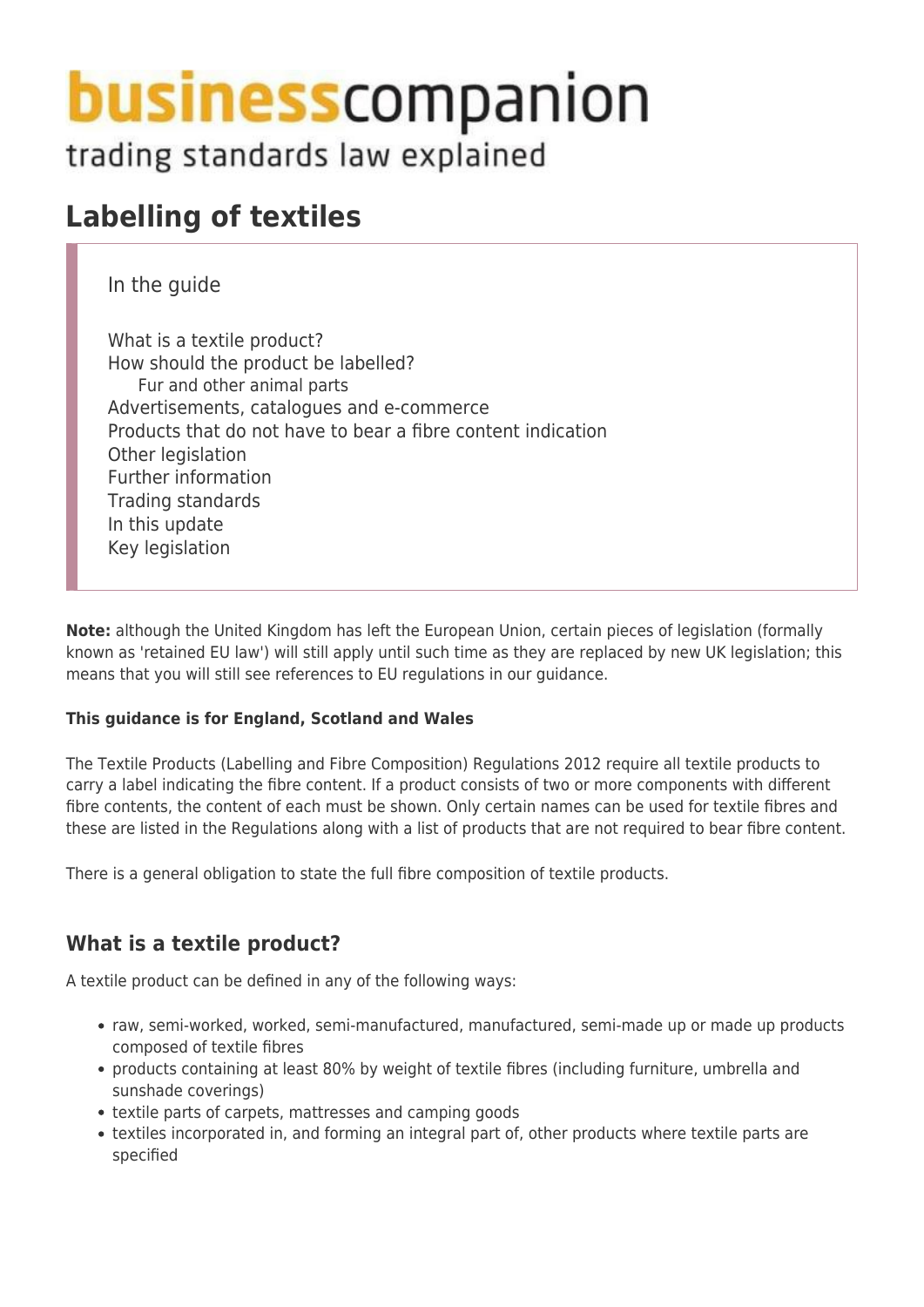## **How should the product be labelled?**

It is the responsibility of the manufacturer or importer into the UK to ensure that textile products carry a label indicating the fibre content, either on the item, or alternatively on the packaging in the case of multipacks.

The label must be in English. However, items imported into the UK and offered for sale before the UK left the European Union may be labelled in the language of the EU manufacturer; they may continue to be offered for sale until 31 January 2022.

The label should be durable, easily legible, visible and accessible. If the product is supplied to a wholesaler the indication may be contained within business documents - the invoice, for example. A textile product consisting of two or more fibres accounting for 85% of the finished product should be marked with the fibre followed by a percentage - for example, 'cotton 80%, polyester 15%, nylon 5%'.

If a product consists of two or more components with different fibre contents - for example, a jacket with a lining - the content of each must be shown. Any decorative matter that makes up 7% or less of the product is excluded from the indication of fibre content. The word 'pure' should only be used where the garment is made up of only one fibre. The word 'silk' cannot be used to describe the texture of any other fibre - for example, 'silk acetate' is not permitted. Only certain names can be used for textile fibres and these are listed in Annex I to Regulation (EU) No 1007/2011 on textile fibre names and related labelling and marking of the fibre composition of textile products (see link in **'Key legislation'** below). This list may be updated as new technology produces new fibres.

If you are using, buying or selling a fibre product with a name that does not appear on this list, contact your local trading standards service for advice.

There are special provisions that relate to the required method of labelling of corsetry products, etchprinted and embroidered textiles, velvet and plush textiles (or textiles resembling velvet or plush), and floor coverings and carpets where the backing and pile are composed of different fibres.

Textile products sold in multipacks - such as floor cloths, cleaning cloths, handkerchiefs, bun nets and hair nets, wash gloves, face flannels, etc - of the same type and fibre composition may have inclusive rather than individual labelling (in other words, on the packaging of the multipack). The full list of products to which this allowance may be applied can be found in Annex VI to Regulation (EU) No 1007/2011.

Annex VII to Regulation (EU) No 1007/2011 contains information on textile product components that are not taken into account in determining fibre compositions.

#### **Fur and other animal parts**

Consumers must be made aware when textile products contain parts of animal origin, such as fur, leather, bone, etc.

The use of non-textile parts of animal origin must be clearly labelled or marked using the phrase 'contains non-textile parts of animal origin'. The label can contain further information on the parts of animal origin such as mink fur or lambskin - but the mandatory phrase must always be used.

This also means that any mis-labelling - for example, labelling real fur as faux fur - is an offence.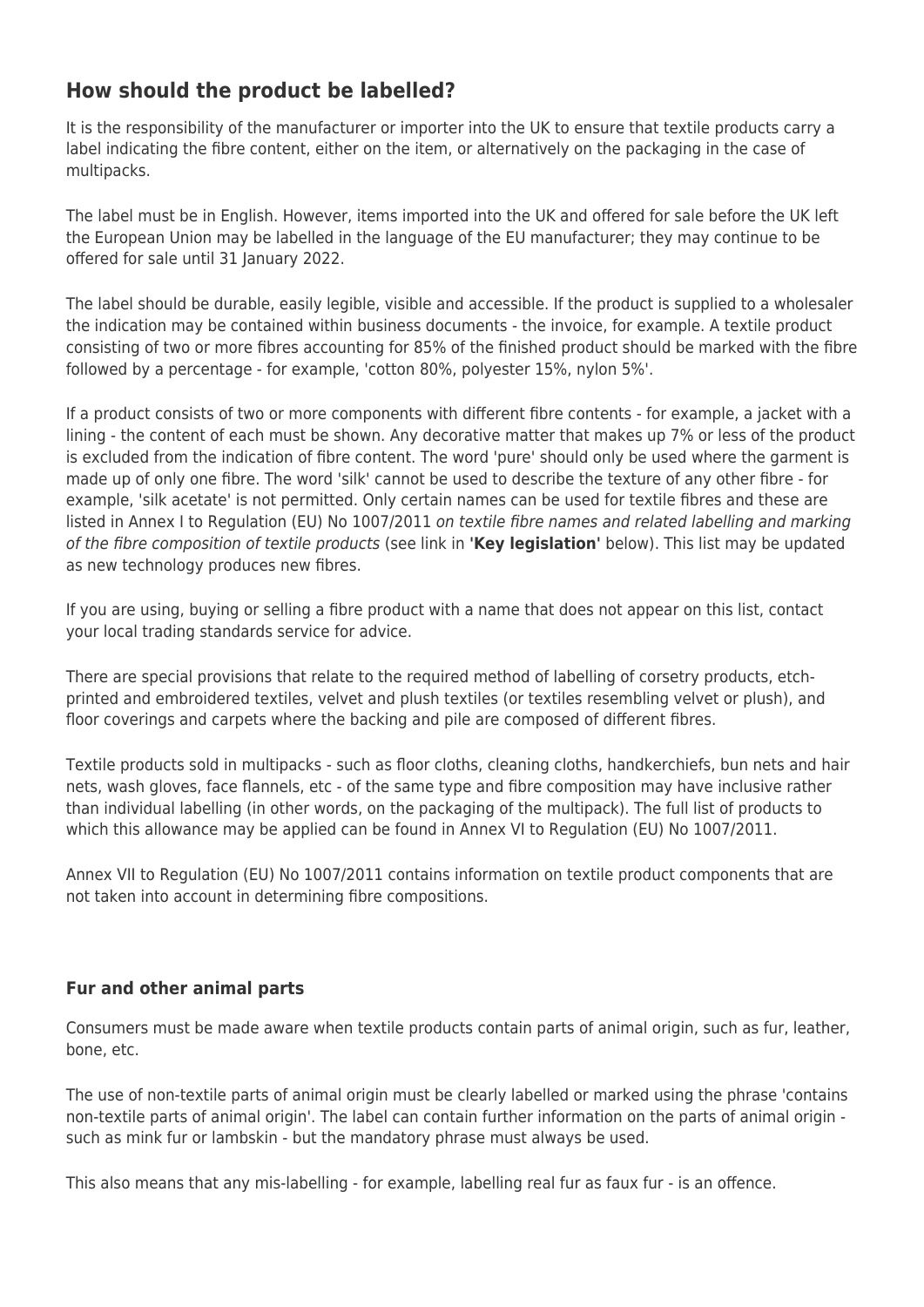Additionally, it is an offence to sell, import or export cat and dog fur, and products containing such fur. Similar provisions apply to the marketing of seal fur (these are enforced by Her Majesty's Revenue and Customs (HMRC) rather than trading standards services).

#### **Advertisements, catalogues and e-commerce**

Where products are advertised in such a way that they can be ordered by reference solely to the description in the advertisement, the Regulations require an indication of fibre content to appear in the advertisement. Advertisements include catalogues, the internet, circulars, price lists and trade literature.

# **Products that do not have to bear a fibre content indication**

- air-supported structures
- animal clothing
- artificial flowers
- book covers
- buttons and buckles
- certain types of cordage, rope and string intended as components in other items
- disposable articles (except wadding)
- egg cosies
- flags and banners
- funeral products
- gaiters
- labels and badges
- make-up cases
- mobile phone and portable media player covers (with a surface area less than 160 cm<sup>2</sup>)
- muffs
- old made up textile products
- oven gloves and cloths
- packaging (not new and sold as such for example, used potato sacks)
- painted canvas
- pin cushions
- protective requisites of sport (except gloves)
- saddlery
- safety items (for example, life jackets, parachutes)
- sails
- shoe cleaning cases
- sleeve protectors
- sleeve supporting arm bands
- slide fasteners
- spectacle, cigarette and cigar, lighter and comb cases
- stuffed pan holders
- table mats having several components and a surface area not exceeding 500 cm<sup>2</sup>
- tapestries, including materials for their production
- tea and coffee cosies
- textile parts of footwear
- textile products for base and underlying fabrics and stiffening
- tobacco pouches
- toilet cases
- toys
- travel goods